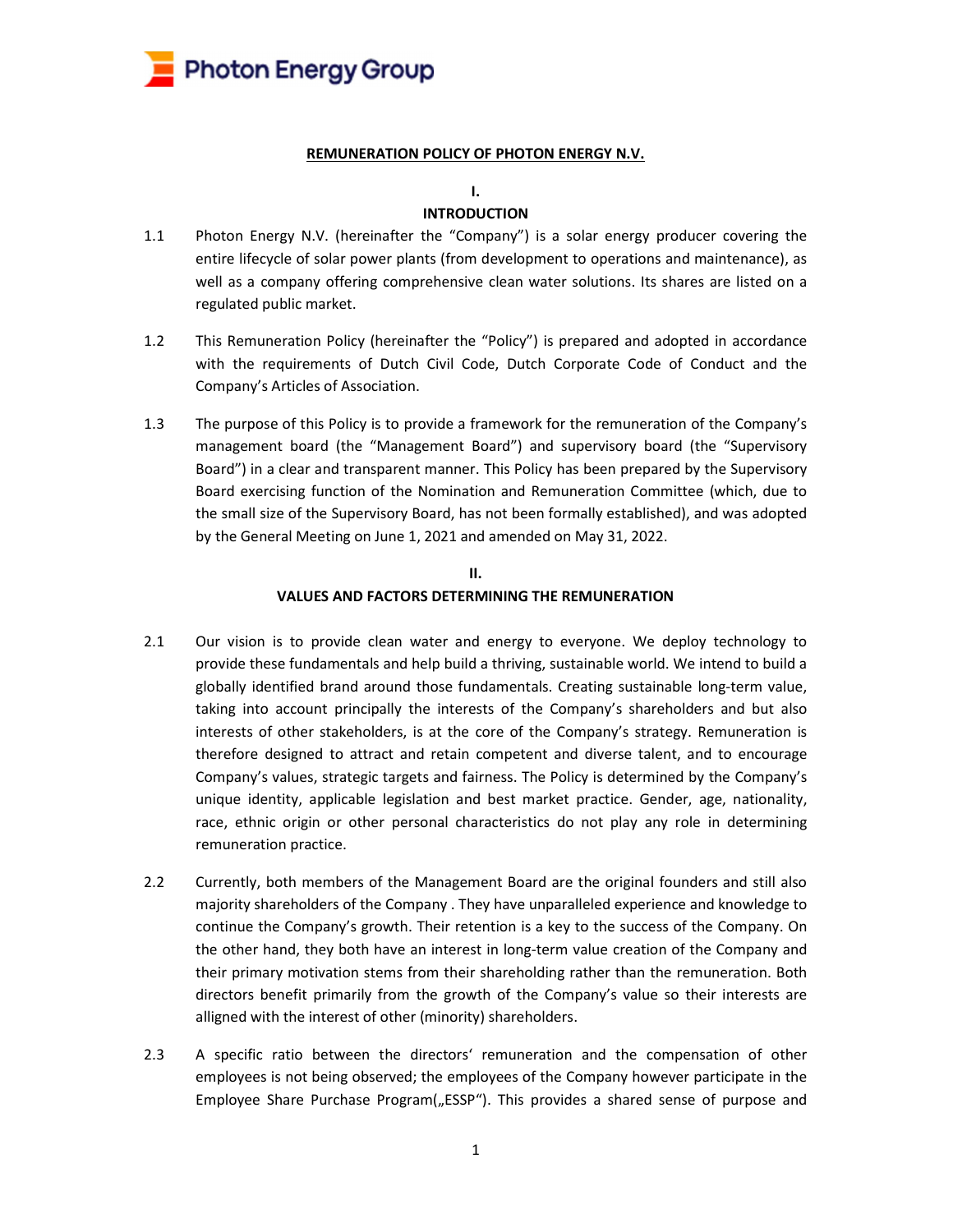

direction at the management and employment levels and a shared reward when success is achieved.

2.4 With regard to the Supervisory Board members, the Policy aims to provide a competitive compensation package to attract, motivate and retain qualified Supervisory Board members for a publicly listed company, while taking into account the Company's size and its unique characteristics. The remuneration is designed to compensate Supervisory Board members for their service in a manner which is independent of the financial results of the Company.

## III. **PROCEDURE**

- 3.1 The Policy, prepared by the Supervisory Board, is submitted to the Company's general meeting (the "General Meeting") for approval. The General Meeting adopts the Policy with ¾ majority. Adoption of the Policy takes place at every change and, in any event, every four years after its adoption.
- 3.2 The General Meeting, based on a proposal of the Supervisory Board, has the authority to determine remuneration of individual Management Board and Supervisory Board members within the scope of this Policy. In the Remuneration Report, prepared and published by the Company in accordance with Article 135b of the Dutch Civil Code, it shall be communicated clearly and transparently how this Policy has been observed.

## IV.

## REMUNERATION OF THE MANAGEMENT BOARD AND CONTRACTUAL ARRANGEMENTS

- 4.1 The Management Board members take part in the day-to-day activities and they may receive a fixed remuneration adequate to the market competitive levels of remuneration. Since the Management Board members are also majority shareholders, it may be decided that their compensation for the reponsibility and function of the Management Board members shall be deemed realized through the value creation and share appreciation. Therefore it may be decided that the Management Board members may receive remuneration solely as part of their employment by an afiliated company within the Photon Energy Group.
- 4.2 An annual variable remuneration (short-term incentive) linked to companies KPIs and adequate to competitive market levels can be awarded to the Management Board members. The variable remuneration shall be paid after the publication of the audited annual accounts. In alignment with the Company's strategy, the Supervisory Board, at its discretion, will consider short or longer-term goals and their respective weights and targets for the respective bonus period; a part of the variable remuneration may therefore reflect a period longer than one performance year. The Supervisory Board shall also consider the following:
	- Company's strategy
	- Historical performance and business outlook
	- Long term value creation
	- Stakeholders expectations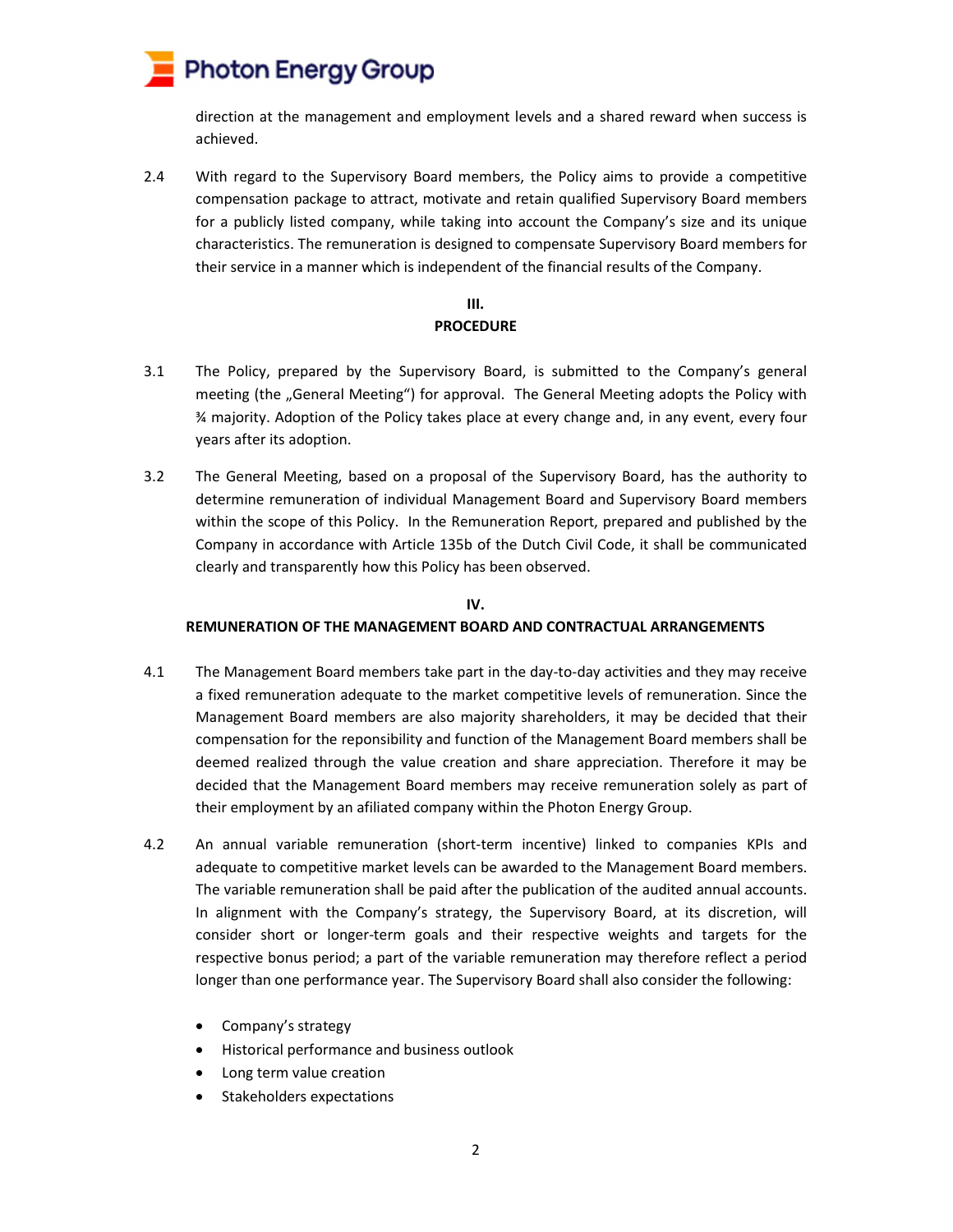

No share-based (stock option plans) remuneration is awarded to the Management Board members. The Management Board members as employees are entitled to participate in ESSP as referred to in Article 2.3 in line with the Group's policy.

- 4.3 Management Board members are engaged through appointment by the General Meeting for a period of 4 years. They may be reappointed on each occasion for a maximum period of 4 years, without limitation.
- 4.4 There is no notice period applicable.
- 4.5 The Management Board members are not entitled to any benefits or severance payments upon the termination of their appointment.
- 4.6 There is no change of control clause applicable.
- 4.7 There is no non-compete clause applicable.
- 4.8 There is no claw-back clause applicable.
- 4.9 The Management Board members do not accrue any pension rights with the Company.
- 4.10 Each member of the Management Board shall be reimbursed by the Company for all expenses incurred by him/her in connection with performing his/her duties as the Management Board member.
- 4.11 Other benefits, such as international travel allowance, expense allowance and a company car, are determined by the Management Board, taking into account market practise and relevant legal and tax considerations.

#### V.

## REMUNERATION OF THE SUPERVISORY BOARD AND CONTRACTUAL ARRANGEMENTS

- 5.1 The Supervisory Board members are paid a fixed base remuneration to compensate them for the services they provide as members of the Supervisory Board. The Chairman of the Supervisory Board and the Chairman of the Audit Committee may receive higher remuneration for his/her services.
- 5.2 No variable remuneration or share-based (stock option plans) remuneration is awarded to the Supervisory Board members and they do not receive any performance related compensation.
- 5.3 Each member of the Supervisory Board shall be reimbursed by the Company for all expenses incurred by him/her in connection with performing his/her duties as the Supervisory Board member.
- 5.4 Supervisory Board members are engaged through appointment by the General Meeting for a period of 4 years. They may be reappointed for a maximum period of 4 years. A member of